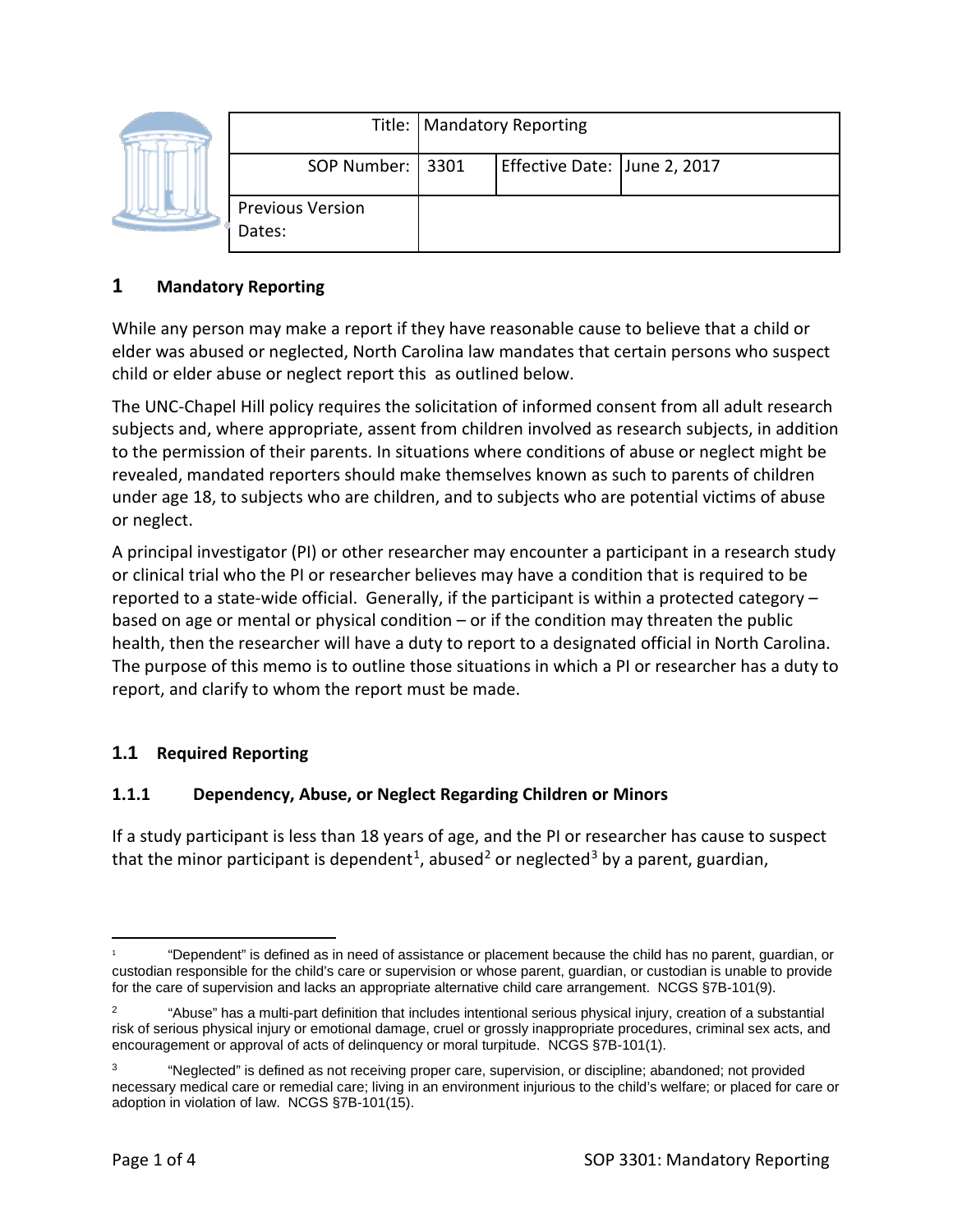custodian, or caretaker<sup>[4](#page-1-0)</sup>, or that the participant has died as the result of maltreatment from a parent, guardian, custodian, or caretaker, then the PI or researcher must report the case of the participant to the Director of the Department of Social Services in the county where the child resides or is found. Under the statute, the abuse or neglect must be from a parent, guardian, custodian, or caretaker in order to be reportable.

The PI or researcher may make the report orally, by telephone, or writing. If the report is made either orally or by telephone, the person making the report must give his/her name, address, and telephone number. The report must include the following items of information as known:

- Name of the child;
- Address of the child;
- Name of the parent, guardian or caretaker;
- Address of the parent, guardian, or caretaker;
- Age of the child;
- Names and ages of other children in the home;
- Present whereabouts of the child if not at the home address;
- Nature and extent of any injury or condition resulting from abuse, neglect, or dependency;
- Any other information which the person making the report believes might be helpful in establishing the need of protective services or court intervention.<sup>[5](#page-1-1)</sup>

Anyone who makes a report as outlined above, who cooperates with the county DSS in a protective services inquiry or investigation, who testifies in any judicial proceeding resulting from a protective services report or investigation, or who otherwise participates in the program authorized by the law is immune from any civil or criminal liability that might otherwise be incurred or imposed for that action, provided that the person was acting in good faith.<sup>[6](#page-1-2)</sup>

#### **1.1.2 Disabled Adults**

If a PI or researcher has a study participant who is 18 years of age or over or who is an emancipated minor, and who is also physically or mentally incapacitated due to:

- mental retardation, cerebral palsy, epilepsy or autism,
- organic brain damage caused by advanced age or other physical degeneration in connection therewith, or
- conditions incurred at any age which are the result of accident, organic brain damage, mental or physical illness, or continued consumption or absorption of substances,

<span id="page-1-0"></span> $\overline{a}$ <sup>4</sup> "Caretaker" is defined as any person other than a parent, guardian, or custodian who has responsibility for the health and welfare of a juvenile in a residential setting. This definition includes stepparent, foster parents, adult members of the juvenile's household, adult relatives entrusted with the juvenile's care, house parents or cottage parents in a residential child care facility or residential educational facility, and any employee or volunteer of a division, institution or school operated by the NC DHHS. The definition also includes any person who has the responsibility for the care of a juvenile in a child care facility. NCGS §7B-101(3).

<span id="page-1-1"></span><sup>5</sup> NCGS §7B-301.

<span id="page-1-2"></span><sup>6</sup> NCGS §7B-309.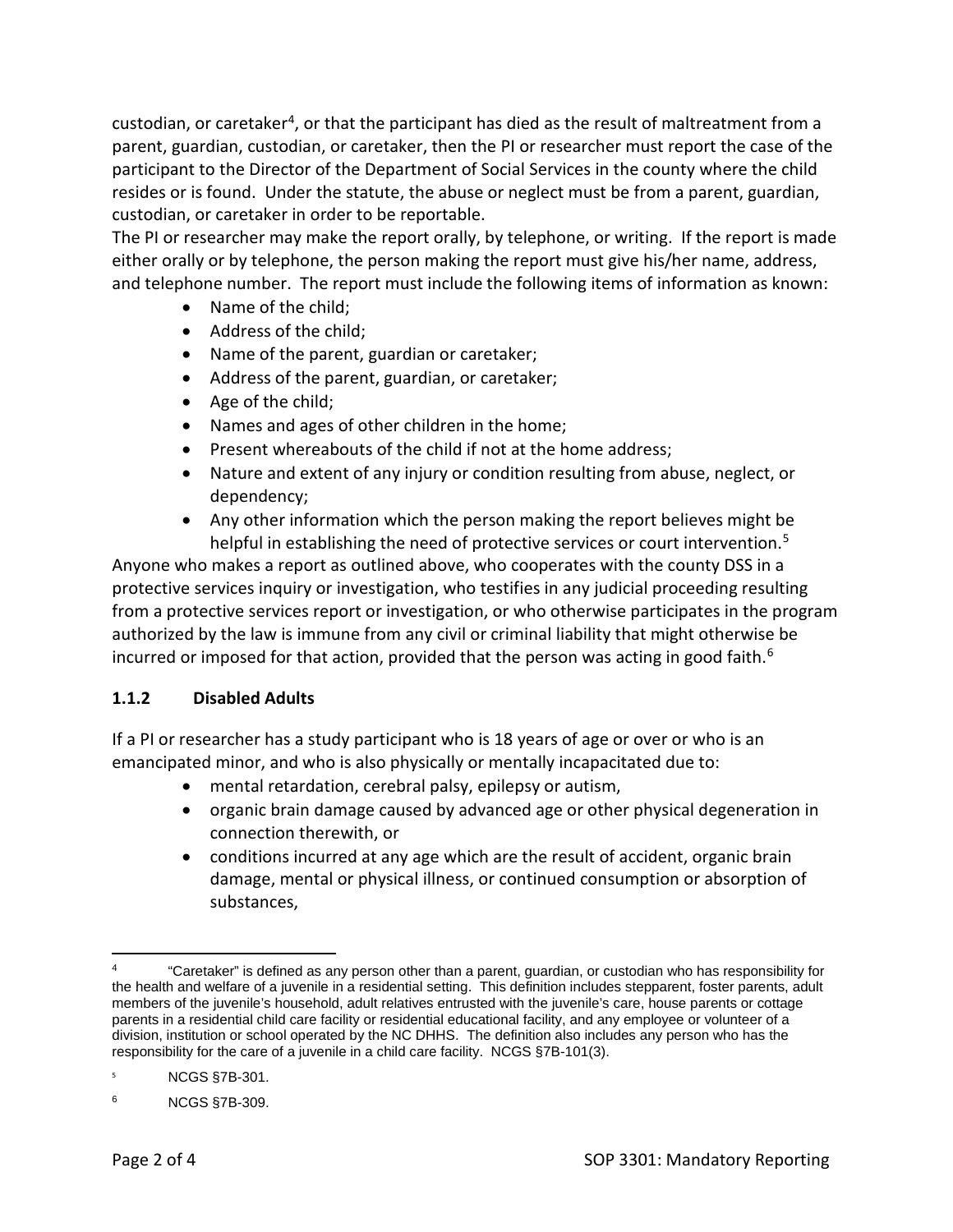• and the PI or researcher has reasonable cause to believe that the disabled adult is in need of protective services due to abuse<sup>[7](#page-2-0)</sup> or neglect<sup>[8](#page-2-1)</sup> by a caretaker, then the PI or researcher must report such information to the Director of the Department of Social Services in the county where the disabled adult resides or is found.

The report may be made orally or in writing. The report must include:

- Name of the disabled adult;
- Address of the disabled adult;
- Name of the disabled adult's caretaker;
- Address of the disabled adult's caretaker;
- Age of the disabled adult;
- The nature and extent of the disabled adult's injury or condition resulting from abuse or neglect;
- $\bullet$  Other pertinent information.<sup>[9](#page-2-2)</sup>

Anyone who makes a report as outlined above, who testifies in any judicial proceeding resulting from a protective services report or investigation, or who participates in a required evaluation is immune from any civil or criminal liability on account of such report or testimony or participation, unless the person acted in bad faith or with a malicious purpose.[10](#page-2-3)

#### **1.1.3 Persons with a Communicable Disease**

Apart from the general reporting requirements described already in this memo that apply to any person working on a research study or clinical trial, there are particular reporting requirements applicable to principal investigators or researchers who are licensed physicians. Specifically, a physician licensed to practice medicine who has reason to suspect that a person about whom the physician has been consulted professionally has a communicable disease<sup>[11](#page-2-4)</sup> or communicable condition<sup>[12](#page-2-5)</sup> declared by the Commission for Health Services (Commission) to be reported, must report information required by the Commission to the local health director of

<span id="page-2-3"></span><sup>10</sup> NCGS §108A-102(c).

<span id="page-2-0"></span> $\overline{a}$ <sup>7</sup> "Abuse" is defined as the willful infliction of physical pain, injury, or mental anguish, unreasonable confinement, or the willful deprivation by a caretaker of services which are necessary to maintain mental and physical health. NCGS §108A-101(a).

<span id="page-2-1"></span><sup>&</sup>quot;Neglect" refers to a disabled adult who is either living alone and not able to provide for himself the services which are necessary to maintain his mental or physical health or is not receiving services from his caretaker. A person is not receiving services from his caretaker if, among other things and not by way of limitation, he is a resident of one of the State-owned hospitals for the mentally ill, centers for the mentally retarded or North Carolina Special Care Center he is, in the opinion of the professional staff of that hospital or center, mentally incompetent to give his consent to medical treatment, he has no legal guardian or other guardian, and he needs medical treatment. NCGS §108A-101(m).

<span id="page-2-2"></span><sup>9</sup> NCGS §108A-102(b).

<span id="page-2-4"></span><sup>11</sup> "Communicable disease" is defined as an illness due to an infectious agent or its toxic products which is transmitted directly or indirectly to a person from an infected person or animal through the agency of an intermediate animal, host or vector, or through the inanimate environment. NCGS §130A-133(1).

<span id="page-2-5"></span><sup>12</sup> "Communicable condition" is defined as the state of being infected with a communicable agent but without symptoms. NCGS §130A-133(5).